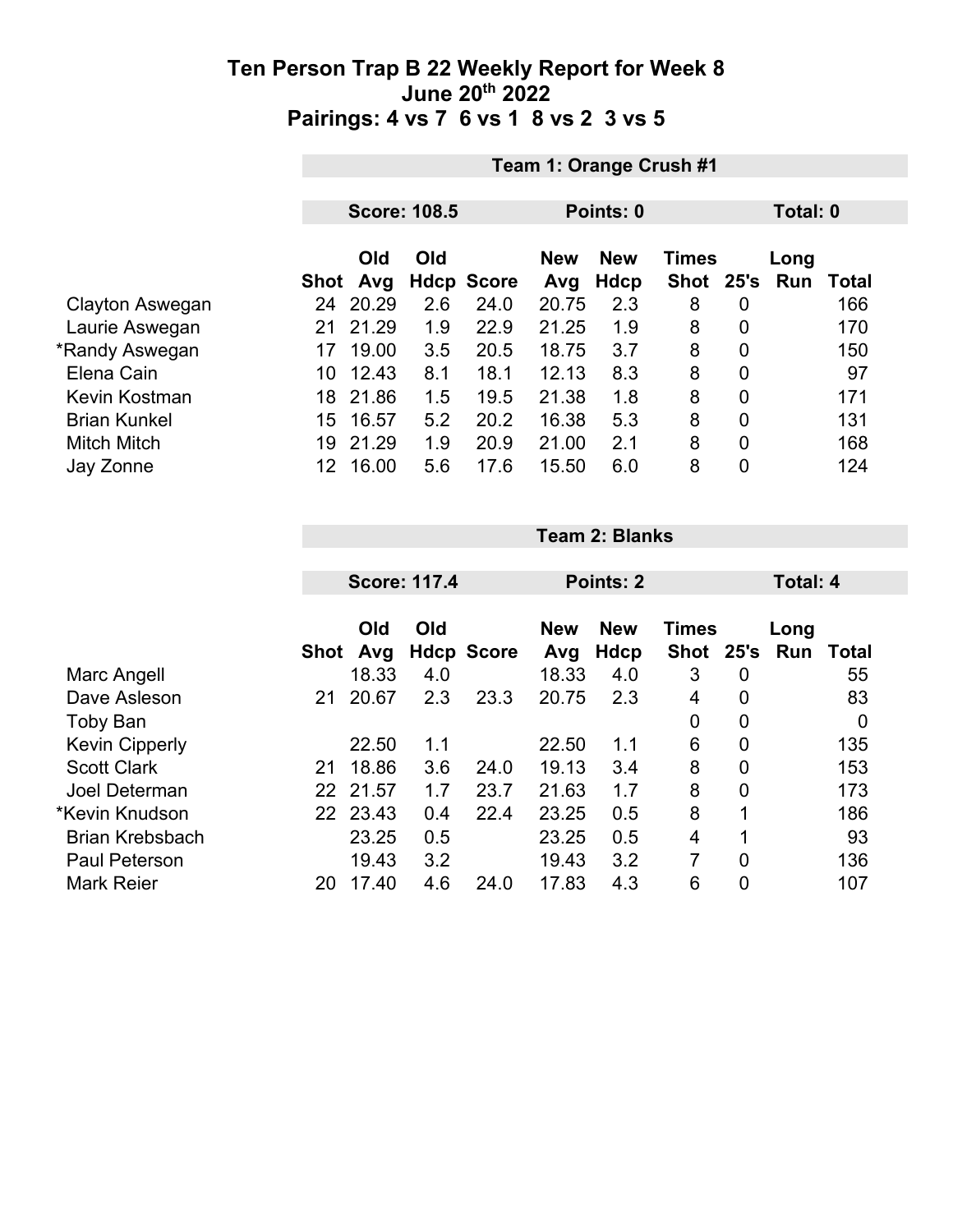|                          |             | <b>Team 3: Dead Petting Zoo</b> |     |                   |                   |                    |                           |                |                    |       |  |
|--------------------------|-------------|---------------------------------|-----|-------------------|-------------------|--------------------|---------------------------|----------------|--------------------|-------|--|
|                          |             |                                 |     |                   |                   |                    |                           |                |                    |       |  |
|                          |             | <b>Score: 117.5</b>             |     |                   | Points: 2         |                    |                           |                | <b>Total: 2</b>    |       |  |
|                          | <b>Shot</b> | Old<br>Avg                      | Old | <b>Hdcp Score</b> | <b>New</b><br>Avg | <b>New</b><br>Hdcp | <b>Times</b><br>Shot 25's |                | Long<br><b>Run</b> | Total |  |
| <b>Justin Blonde</b>     | 20          | 19.43                           | 3.2 | 23.2              | 19.50             | 3.2                | 8                         | 0              |                    | 156   |  |
| <b>Brad Copeland</b>     | 17          | 18.86                           | 3.6 | 20.6              | 18.63             | 3.8                | 8                         | $\overline{0}$ |                    | 149   |  |
| <b>Arlo Evans</b>        | 15          | 18.83                           | 3.6 | 18.6              | 18.29             | 4.0                | 7                         | 0              |                    | 128   |  |
| <b>Tim Phillips</b>      | 21          | 21.14                           | 2.0 | 23.0              | 21.13             | 2.0                | 8                         |                |                    | 169   |  |
| Cayman Salitros          | 14          | 16.14                           | 5.5 | 19.5              | 15.88             | 5.7                | 8                         | $\overline{0}$ |                    | 127   |  |
| Aj Schlee                | 19          | 17.00                           | 4.9 | 23.9              | 17.25             | 4.7                | 8                         | 0              |                    | 138   |  |
| *Nick Schlee             |             | 23 20.29                        | 2.6 | 24.0              | 20.63             | 2.4                | 8                         | 0              |                    | 165   |  |
| Dave Shwartz             | 16          | 14.57                           | 6.6 | 22.6              | 14.75             | 6.5                | 8                         | $\overline{0}$ |                    | 118   |  |
| <b>Chris Solitros</b>    |             | 22 22.00                        | 1.4 | 23.4              | 22.00             | 1.4                | 8                         | $\mathbf 0$    |                    | 176   |  |
| <b>Randy Windsperger</b> | 18          | 20.14                           | 2.7 | 20.7              | 19.88             | 2.9                | 8                         | 0              |                    | 159   |  |

|                        |      |          | <b>Score: 121.0</b> |                   |            | Points: 2  |              |                | Total: 4 |       |  |
|------------------------|------|----------|---------------------|-------------------|------------|------------|--------------|----------------|----------|-------|--|
|                        |      |          |                     |                   |            |            |              |                |          |       |  |
|                        |      | Old      | Old                 |                   | <b>New</b> | <b>New</b> | <b>Times</b> |                | Long     |       |  |
|                        | Shot | Avg      |                     | <b>Hdcp Score</b> | Avg        | Hdcp       | Shot         |                | 25's Run | Total |  |
| <b>Bill Bill</b>       |      | 22 21.43 | 1.8                 | 23.8              | 21.50      | 1.8        | 8            | 0              |          | 172   |  |
| Ray Dalpiaz            | 21   | 19.57    | 3.1                 | 24.0              | 19.75      | 3.0        | 8            | 0              |          | 158   |  |
| Darrin Darrin          | 24   | 22.43    | 1.1                 | 24.0              | 22.63      | 1.0        | 8            | 0              |          | 181   |  |
| <b>Dominic Dominic</b> |      | 25 22.14 | 1.3                 | 25.0              | 22.50      | 1.1        | 8            | $\overline{2}$ | 25       | 180   |  |
| Randee Hom             | 17   | 19.14    | 3.4                 | 20.4              | 18.88      | 3.6        | 8            | 0              |          | 151   |  |
| Ryan Kuduk             |      | 22.67    | 0.9                 |                   | 22.67      | 0.9        | 6            | 0              |          | 136   |  |
| Nicholas Parker        | 24   | 23.29    | 0.5                 | 24.0              | 23.38      | 0.4        | 8            | $\overline{2}$ |          | 187   |  |
| <b>Garrett Smith</b>   | 22   | 21.17    | 2.0                 | 24.0              | 21.29      | 1.9        | 7            | 0              |          | 149   |  |
| *Tim Smith             | 21   | 22.71    | 0.9                 | 21.9              | 22.50      | 1.1        | 8            | 1              |          | 180   |  |
| <b>Tracee Swanson</b>  | 16   | 20.00    | 2.8                 | 18.8              | 19.50      | 3.2        | 8            | 0              |          | 156   |  |

**Team 4: Tequila Gunrise**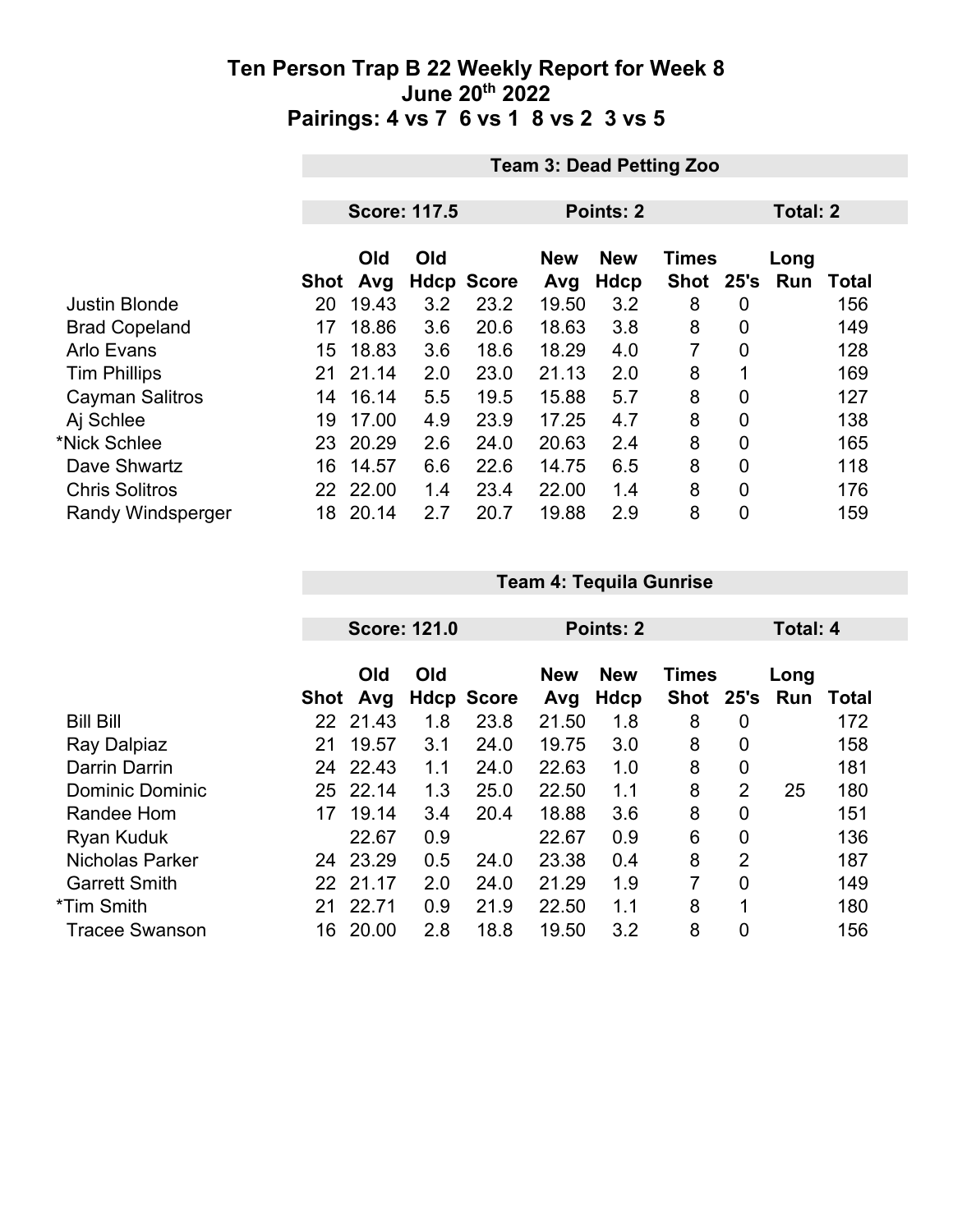|                         | <b>Team 5: Mud Ducks</b> |            |     |                   |            |            |              |                |               |       |  |
|-------------------------|--------------------------|------------|-----|-------------------|------------|------------|--------------|----------------|---------------|-------|--|
|                         | <b>Score: 108.0</b>      |            |     |                   | Points: 0  |            |              |                | Total: 0      |       |  |
|                         |                          | <b>Old</b> | Old |                   | <b>New</b> | <b>New</b> | <b>Times</b> |                | Long          |       |  |
|                         |                          | Shot Avg   |     | <b>Hdcp Score</b> | Avg        | Hdcp       |              |                | Shot 25's Run | Total |  |
| *Mark Benson            | 15                       | 23.57      | 0.3 | 15.3              | 22.50      | 1.1        | 8            | 2              |               | 180   |  |
| Stephanie Benson        |                          | 23 20.14   | 2.7 | 24.0              | 20.50      | 2.5        | 8            | 0              |               | 164   |  |
| Darrell Hanson          |                          | 23 22.29   | 1.2 | 24.0              | 22.38      | 1.1        | 8            | 0              |               | 179   |  |
| Don Oswald              |                          | 21.00      | 2.1 |                   | 21.00      | 2.1        | 7            | $\overline{0}$ |               | 147   |  |
| <b>Raymond Schwartz</b> | 21                       | 20.00      | 2.8 | 23.8              | 20.13      | 2.7        | 8            | 0              |               | 161   |  |
| <b>Walt Stolarzyk</b>   | 18                       | 19.86      | 2.9 | 20.9              | 19.63      | 3.1        | 8            | 1              |               | 157   |  |

|                      |             | <b>Team 6: Marsh Rats</b> |     |                   |                                          |           |           |                |     |                 |  |  |
|----------------------|-------------|---------------------------|-----|-------------------|------------------------------------------|-----------|-----------|----------------|-----|-----------------|--|--|
|                      |             | <b>Score: 119.4</b>       |     |                   |                                          | Points: 2 |           |                |     | <b>Total: 4</b> |  |  |
|                      |             | Old<br>Old                |     |                   | <b>New</b><br><b>New</b><br><b>Times</b> |           |           | Long           |     |                 |  |  |
|                      | <b>Shot</b> | Avg                       |     | <b>Hdcp Score</b> | Avg                                      | Hdcp      | Shot 25's |                | Run | Total           |  |  |
| <b>Adrian Adrian</b> | 21          | 19.33                     | 3.3 | 24.0              | 19.57                                    | 3.1       | 7         | 0              |     | 137             |  |  |
| <b>Ashton Ashton</b> | 21          | 21.17                     | 2.0 | 23.0              | 21.14                                    | 2.0       | 7         | 0              |     | 148             |  |  |
| <b>Clint Clint</b>   |             | 17.00                     | 4.9 |                   | 17.00                                    | 4.9       | 2         | 0              |     | 34              |  |  |
| Dale Dale            | 21          | 18.86                     | 3.6 | 24.0              | 19.13                                    | 3.4       | 8         | 0              |     | 153             |  |  |
| <b>Steve March</b>   | 23          | 20.17                     | 2.7 | 24.0              | 20.57                                    | 2.4       | 7         | 0              |     | 144             |  |  |
| *Pete Marsh          |             | 22 22.00                  | 1.4 | 23.4              | 22.00                                    | 1.4       | 7         | 0              |     | 154             |  |  |
| Mesach Mesach        | 21          | 16.83                     | 5.0 | 24.0              | 17.43                                    | 4.6       | 7         | $\overline{0}$ |     | 122             |  |  |
| <b>Nick Nick</b>     | 22          | 23.29                     | 0.5 | 22.5              | 23.13                                    | 0.6       | 8         | $\overline{2}$ |     | 185             |  |  |
| <b>Sherry Sherry</b> | 15          | 16.43                     | 5.3 | 20.3              | 16.25                                    | 5.4       | 8         | 0              |     | 130             |  |  |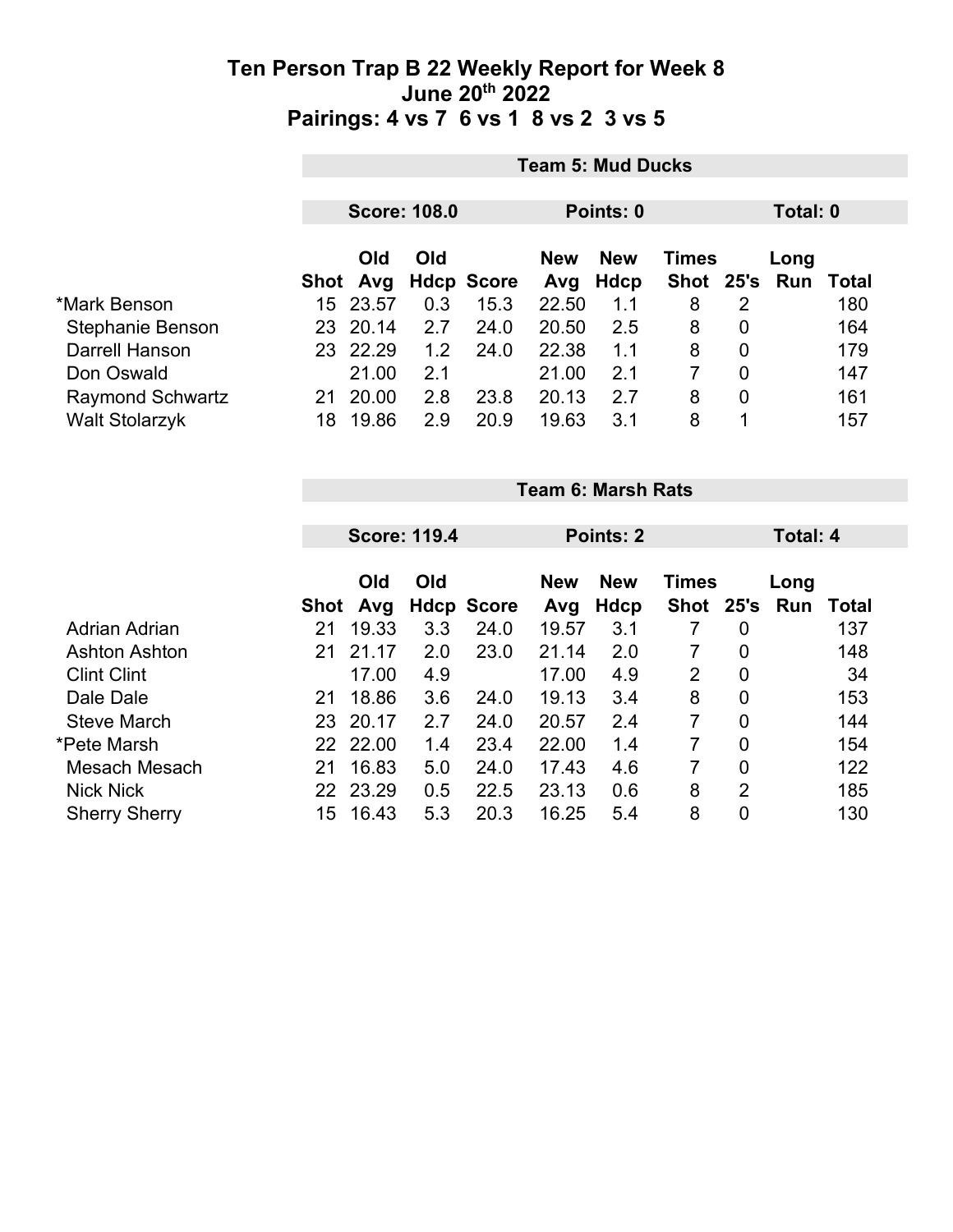|                      |          | <b>Team 7: TSI Plastics</b> |                     |                   |                   |                           |                             |                 |                             |       |
|----------------------|----------|-----------------------------|---------------------|-------------------|-------------------|---------------------------|-----------------------------|-----------------|-----------------------------|-------|
|                      |          |                             | <b>Score: 119.3</b> |                   | Points: 0         |                           |                             | Total: 0        |                             |       |
|                      | Shot Avg | Old                         | Old                 | <b>Hdcp Score</b> | <b>New</b><br>Avg | <b>New</b><br><b>Hdcp</b> | <b>Times</b><br><b>Shot</b> |                 | Long<br>25's Run            | Total |
| <b>Justin Burk</b>   | 17       | 18.86                       | 3.6                 | 20.6              | 18.63             | 3.8                       | 8                           | $\mathbf 0$     |                             | 149   |
| <b>Nick Gervais</b>  | 20       | 19.25                       | 3.3                 | 23.3              | 19.40             | 3.2                       | 5                           | 0               |                             | 97    |
| Franco Klaseman      | 16       | 21.00                       | 2.1                 | 18.1              | 20.38             | 2.5                       | 8                           | 0               |                             | 163   |
| <b>Gary McCready</b> | 21       | 19.00                       | 3.5                 | 24.0              | 19.25             | 3.3                       | 8                           | $\mathbf 0$     |                             | 154   |
| *Pat McCready        | 23       | 17.86                       | 4.3                 | 24.0              | 18.50             | 3.9                       | 8                           | $\overline{0}$  |                             | 148   |
| <b>Ryan McCready</b> |          | 24 24.57                    | 0.0                 | 24.0              | 24.50             | 0.0                       | 8                           | 5               |                             | 196   |
| <b>Ted Ted</b>       | 19       | 14.67                       | 6.5                 | 24.0              | 15.75             | 5.8                       | 4                           | $\mathbf 0$     |                             | 63    |
|                      |          |                             |                     |                   |                   | Team 8: League average    |                             |                 |                             |       |
|                      |          |                             | <b>Score: 115.9</b> |                   |                   | Points: 0                 |                             | <b>Total: 2</b> |                             |       |
|                      | Shot     | Old<br>Avg                  | Old                 | <b>Hdcp Score</b> | <b>New</b><br>Avg | <b>New</b><br>Hdcp        | <b>Times</b><br>$\mathbf 0$ | 0               | Long<br>Shot 25's Run Total | 0     |

Super Shooters: Dominic Dominic 25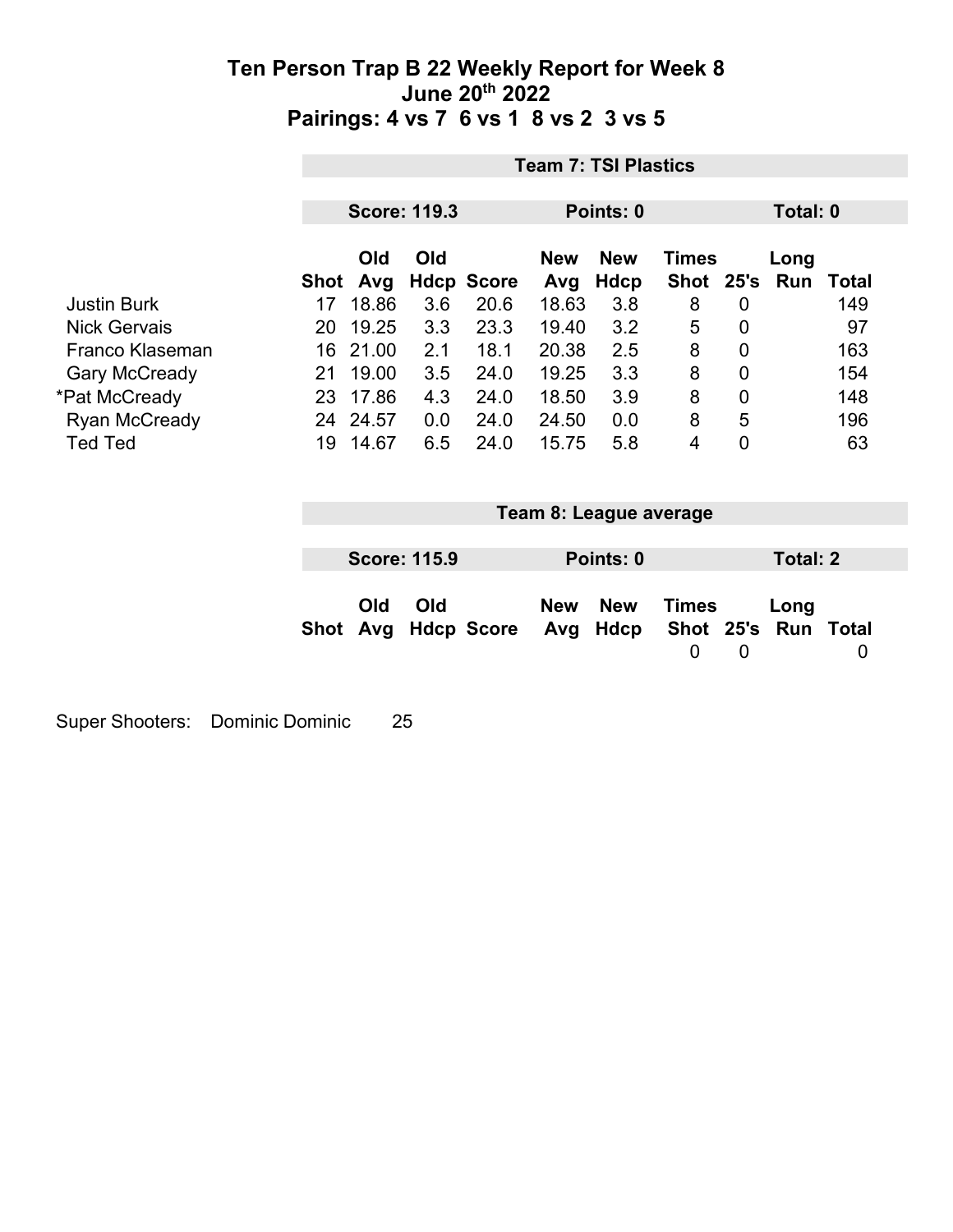# **Ten Person Trap B 22 Team Standings through week 8**

| <b>Marsh Rats</b>       | 4.0                                                                          |
|-------------------------|------------------------------------------------------------------------------|
| <b>Tequila Gunrise</b>  | 4.0                                                                          |
| <b>Blanks</b>           | 4.0                                                                          |
| League average          | 2.0                                                                          |
| <b>Dead Petting Zoo</b> | 2.0                                                                          |
| <b>TSI Plastics</b>     | 0.0                                                                          |
| <b>Mud Ducks</b>        | 0.0                                                                          |
| <b>Orange Crush #1</b>  | 0.0                                                                          |
|                         | Team 6<br>Team 4<br>Team 2<br>Team 8<br>Team 3<br>Team 7<br>Team 5<br>Team 1 |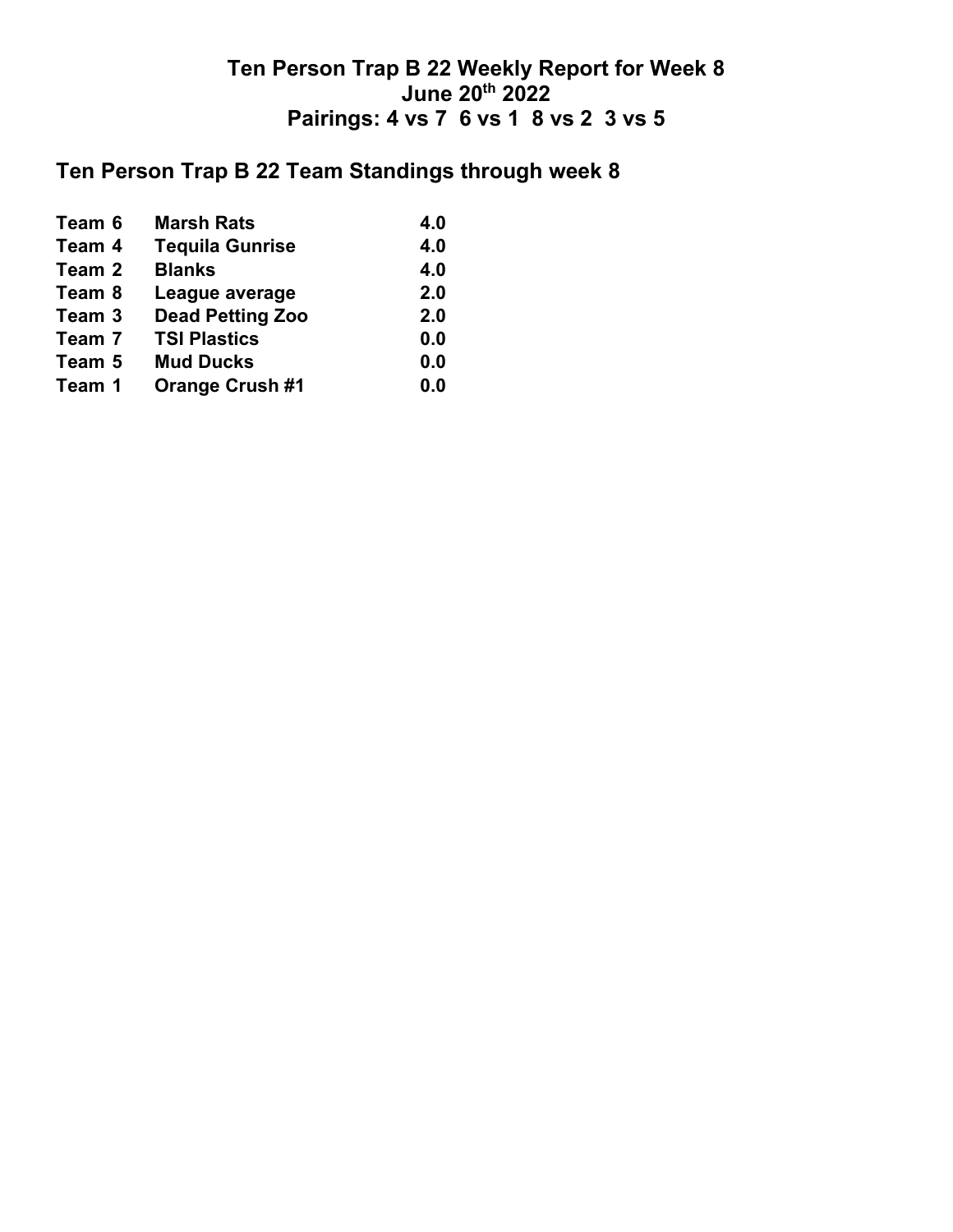# **Ten Person Trap B 22 Total Target Leaders Through Week 8**

| Shooter                  | Total |       | Avg Rounds Straights Team |                |                        |
|--------------------------|-------|-------|---------------------------|----------------|------------------------|
| <b>Ryan McCready</b>     | 196   | 24.50 | 8                         | 5              | <b>TSI Plastics</b>    |
| <b>Nicholas Parker</b>   | 187   | 23.38 | 8                         | $\overline{2}$ | <b>Tequila Gunrise</b> |
| <b>Kevin Knudson</b>     | 186   | 23.25 | 8                         | 1              | <b>Blanks</b>          |
| <b>Nick Nick</b>         | 185   | 23.13 | 8                         | $\overline{2}$ | <b>Marsh Rats</b>      |
| <b>Darrin Darrin</b>     | 181   | 22.63 | 8                         | 0              | <b>Tequila Gunrise</b> |
| <b>Mark Benson</b>       | 180   | 22.50 | 8                         | $\overline{2}$ | <b>Mud Ducks</b>       |
| <b>Dominic Dominic</b>   | 180   | 22.50 | 8                         | $\overline{2}$ | <b>Tequila Gunrise</b> |
| <b>Tim Smith</b>         | 180   | 22.50 | 8                         | 1              | <b>Tequila Gunrise</b> |
| <b>Darrell Hanson</b>    | 179   | 22.38 | 8                         | 0              | <b>Mud Ducks</b>       |
| <b>Chris Solitros</b>    | 176   | 22.00 | 8                         | 0              | Dead Petting Zoo       |
| Joel Determan            | 173   | 21.63 | 8                         | 0              | <b>Blanks</b>          |
| <b>Bill Bill</b>         | 172   | 21.50 | 8                         | 0              | <b>Tequila Gunrise</b> |
| <b>Kevin Kostman</b>     | 171   | 21.38 | 8                         | 0              | Orange Crush #1        |
| Laurie Aswegan           | 170   | 21.25 | 8                         | 0              | Orange Crush #1        |
| <b>Tim Phillips</b>      | 169   | 21.13 | 8                         | 1              | Dead Petting Zoo       |
| <b>Mitch Mitch</b>       | 168   | 21.00 | 8                         | 0              | Orange Crush #1        |
| <b>Clayton Aswegan</b>   | 166   | 20.75 | 8                         | 0              | Orange Crush #1        |
| <b>Nick Schlee</b>       | 165   | 20.63 | 8                         | 0              | Dead Petting Zoo       |
| <b>Stephanie Benson</b>  | 164   | 20.50 | 8                         | 0              | <b>Mud Ducks</b>       |
| <b>Franco Klaseman</b>   | 163   | 20.38 | 8                         | 0              | <b>TSI Plastics</b>    |
| <b>Raymond Schwartz</b>  | 161   | 20.13 | 8                         | 0              | <b>Mud Ducks</b>       |
| <b>Randy Windsperger</b> | 159   | 19.88 | 8                         | 0              | Dead Petting Zoo       |
| Ray Dalpiaz              | 158   | 19.75 | 8                         | 0              | <b>Tequila Gunrise</b> |
| <b>Walt Stolarzyk</b>    | 157   | 19.63 | 8                         | 1              | <b>Mud Ducks</b>       |
| <b>Tracee Swanson</b>    | 156   | 19.50 | 8                         | 0              | <b>Tequila Gunrise</b> |
| <b>Justin Blonde</b>     | 156   | 19.50 | 8                         | 0              | Dead Petting Zoo       |
| Pete Marsh               | 154   | 22.00 | $\overline{7}$            | 0              | <b>Marsh Rats</b>      |
| <b>Gary McCready</b>     | 154   | 19.25 | 8                         | 0              | <b>TSI Plastics</b>    |
| Dale Dale                | 153   | 19.13 | 8                         | 0              | Marsh Rats             |
| <b>Scott Clark</b>       | 153   | 19.13 | 8                         | 0              | <b>Blanks</b>          |
| Randee Hom               | 151   | 18.88 | 8                         | 0              | <b>Tequila Gunrise</b> |
| Randy Aswegan            | 150   | 18.75 | 8                         | 0              | Orange Crush #1        |
| <b>Justin Burk</b>       | 149   | 18.63 | 8                         | 0              | <b>TSI Plastics</b>    |
| <b>Garrett Smith</b>     | 149   | 21.29 | 7                         | 0              | <b>Tequila Gunrise</b> |
| <b>Brad Copeland</b>     | 149   | 18.63 | 8                         | 0              | Dead Petting Zoo       |
| <b>Ashton Ashton</b>     | 148   | 21.14 | $\overline{7}$            | 0              | <b>Marsh Rats</b>      |
| Pat McCready             | 148   | 18.50 | 8                         | 0              | <b>TSI Plastics</b>    |
| Don Oswald               | 147   | 21.00 | 7                         | 0              | <b>Mud Ducks</b>       |